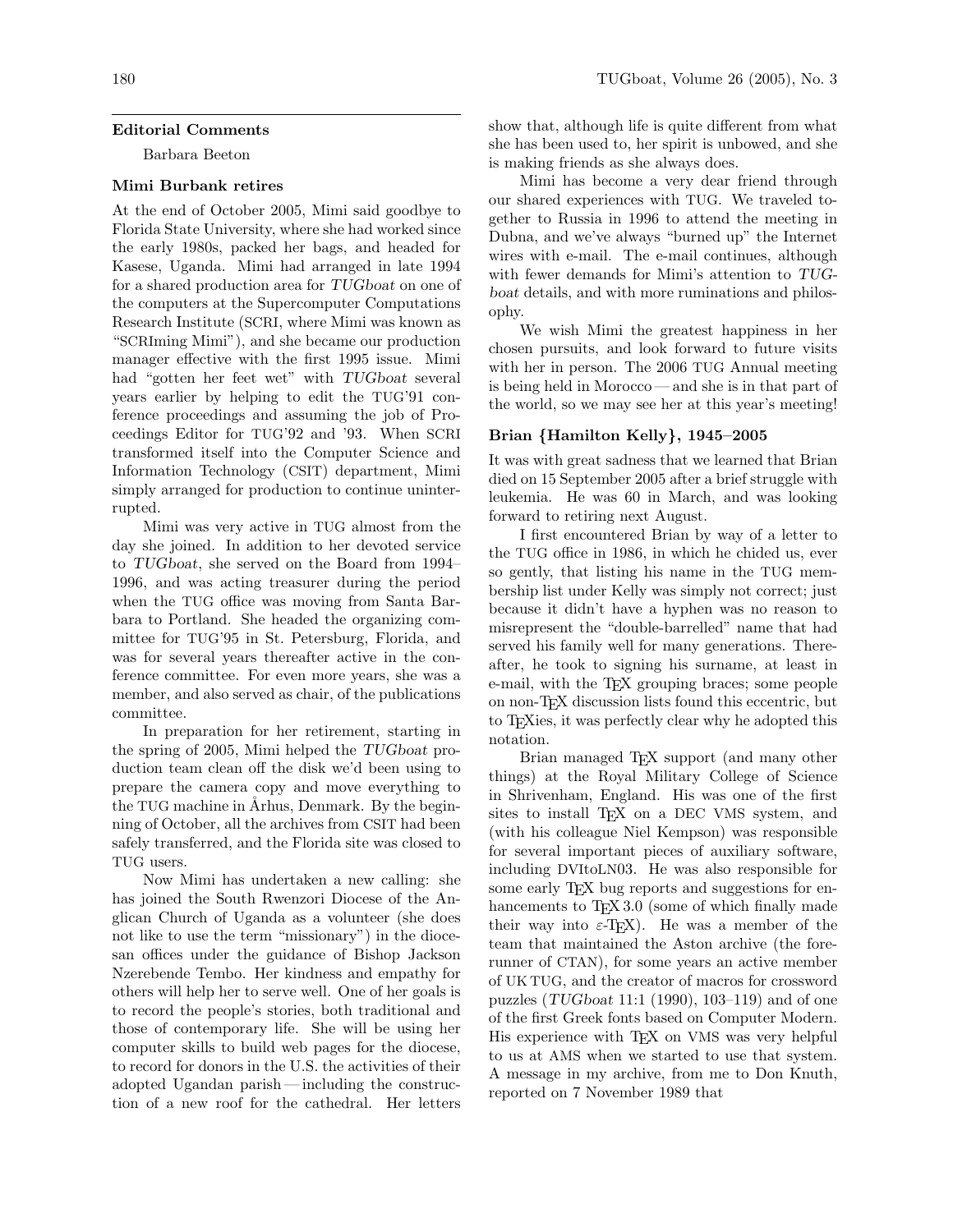

Brian {Hamilton Kelly}, summer 2004 Photo courtesy of Jane Boulton

brian hamilton kelly, having taken the appearance of tex 2.992 as a challenge for a race, has announced that his installation under vms passed the trip test today at 1100 gmt. after you and perhaps a few diligent souls at stanford, this may be the first. thought you might like to know that some folks are listening to your plea to stamp out old versions.

I finally met Brian at the TEX'90 in Cork, where he presented the paper "Public-domain, documented implementations of T<sub>E</sub>X and METAFONT for VAX/ VMS" (TUGboat 12:1 (1991), 80–83). He lived up to his e-mail image of an intelligent and helpful person, very, very good at what he did. He was also distinct in his dapper appearance and bow-tie.

I learned only later of his many other, non-TEXrelated interests, including early British telephony. He and his partner, Jane Boulton, were intending to get married after his retirement and see a lot more of the world. Jane reported to newsgroups to which Brian had contributed that "His ambition was to be shot by a jealous husband at the age of 100." Sadly, he will never have that chance.

Brian will be missed.

## Erratum for TUGboat 25:2

The article by Steve Peter on ConTEXt (pages 128– 130) in the subject issue unfortunately carried an incorrect volume number in the headline — volume 26. It should have been volume 25. We regret the confusion. The error has been corrected in the online PDF file.

# E-mail addresses in TUGboat on line

In response to concern from several authors, and our own annoyance at the increasing piles of spam stuffing our electronic in-boxes, the TUGboat production team has decided to change the way in which author e-mail addresses are presented. Beginning with this issue, the  $\mathbf{\circ}$  sign will be replaced with  $(\mathbf{at})$ . This may not stop web address harvesters entirely, but it should slow them down.

Since our policy is that authors hold copyright to their works that appear in TUGboat, we feel it is important that others wishing to communicate with an author can find the necessary information within the article. Thus, we don't wish to remove address information altogether, but if we can make it harder for addresses to be misused, that's a worthy goal.

# The TUGboat schedule

This is the last issue of TUGboat for 2005. Although the calendar now says February 2006, we are close to being caught up. 2006 should see the schedule back on track — we expect to publish three issues of conference proceedings: EuroTEX'06, Practical T<sub>EX</sub>'06, and TUG'06, as well as regular issue material. More information about these conferences is elsewhere in this issue (see the calendar for submission deadlines), as well as linked from the TUG home page. We look forward to seeing both familiar and new faces at these events.

### Lucida Bright fonts now available from TUG

It has already been announced to TUG members that the Lucida Bright fonts, by Bigelow & Holmes, are now available from TUG. Formerly available only from Y&Y, these fonts became unavailable when Y&Y ceased operations last year. We are delighted to be able to make them available again.

The TUG web site (http://tug.org/lucida) carries quite a bit of information about the fonts, including notes by Chuck Bigelow about the design. That is what I'd like to expand upon— some history that didn't get into Chuck's notes.

During the early development of Lucida, Chuck also designed a related family of fonts intended for screen use at very low resolution. These fonts, named